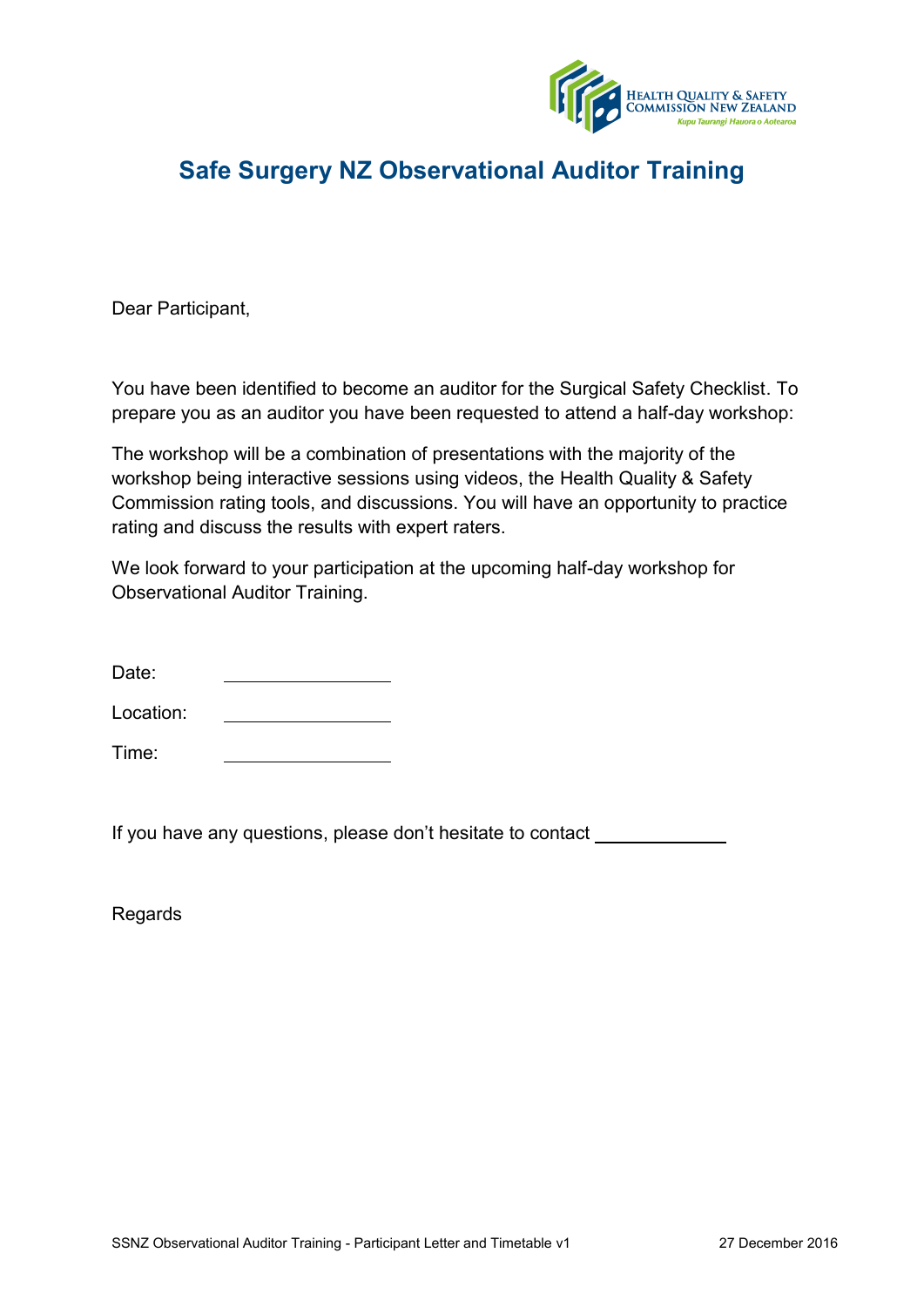

# **Safe Surgery NZ Observational Auditor Training**

### **Participant Timetable**

#### **AM**

| <b>Time</b>        | <b>Session Title</b>                                                            |  |
|--------------------|---------------------------------------------------------------------------------|--|
| 08.30              | Introductions                                                                   |  |
| 08.45              | Icebreaker - experience with auditing                                           |  |
| 08.55              | Surgical Safety Checklist Audit – evolution, purpose and local results          |  |
| 09.25              | Review of the Observational Auditing Tools                                      |  |
| 09.35              | Introduction to Auditing using the Observational Rating Tools<br>(Sample Video) |  |
| 09.45              | Introduction to Auditing                                                        |  |
| 09.55              | Application of the auditing tool – practical exercise                           |  |
| <b>1030 Break</b>  |                                                                                 |  |
| 10.45              | Terminology and selection process                                               |  |
| 11.00              | Video Auditing – practical exercise                                             |  |
| 11.50              | Review group ratings                                                            |  |
| 12.00              | Video Auditing – practical exercise                                             |  |
| 12.20              | Summary and evaluation                                                          |  |
| <b>12.30 Close</b> |                                                                                 |  |